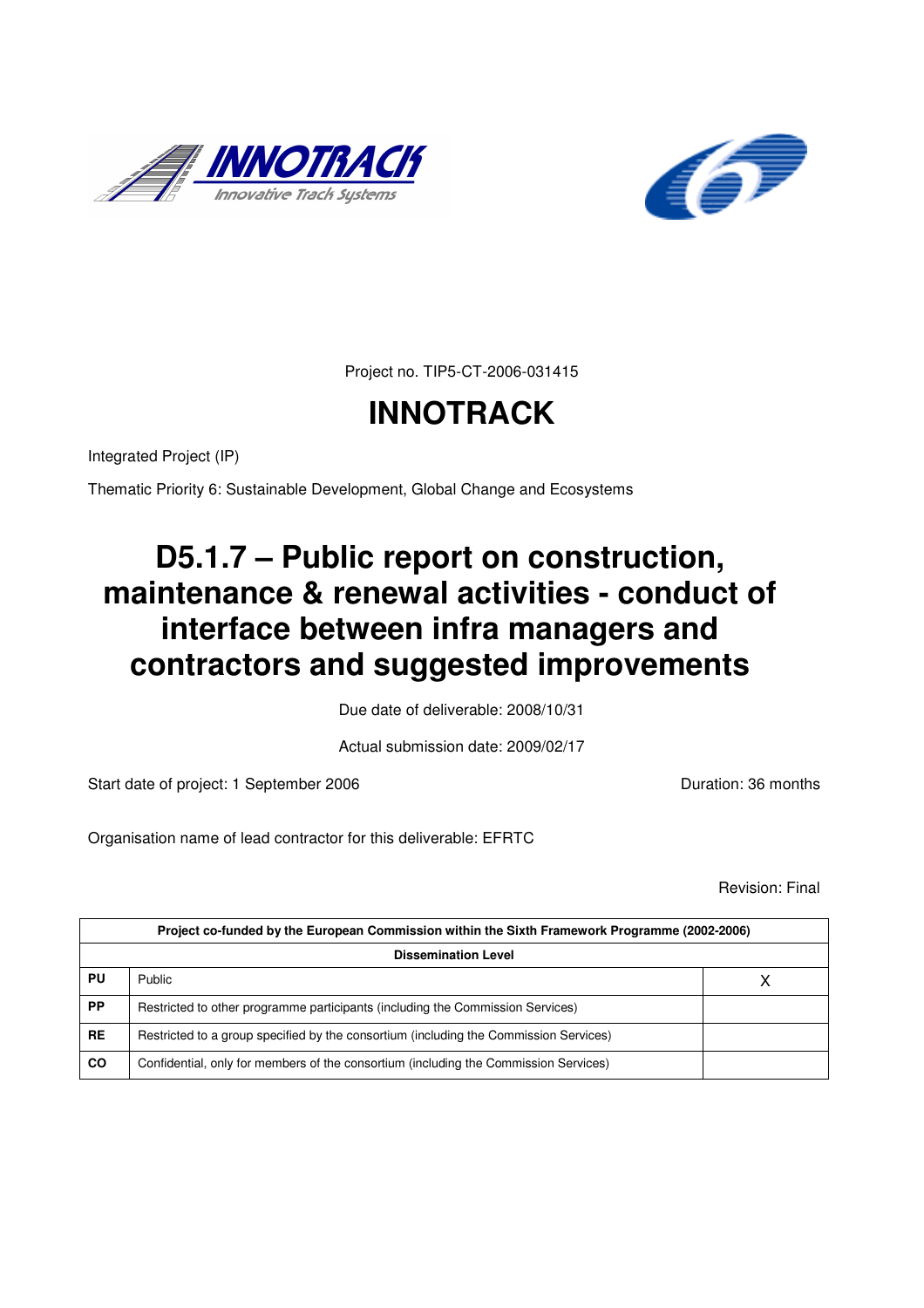## **Table of Contents**

| 1.             |                            |  |  |
|----------------|----------------------------|--|--|
| 2 <sub>1</sub> |                            |  |  |
|                | 21<br>$2.2^{\circ}$<br>2.3 |  |  |
| 3.             |                            |  |  |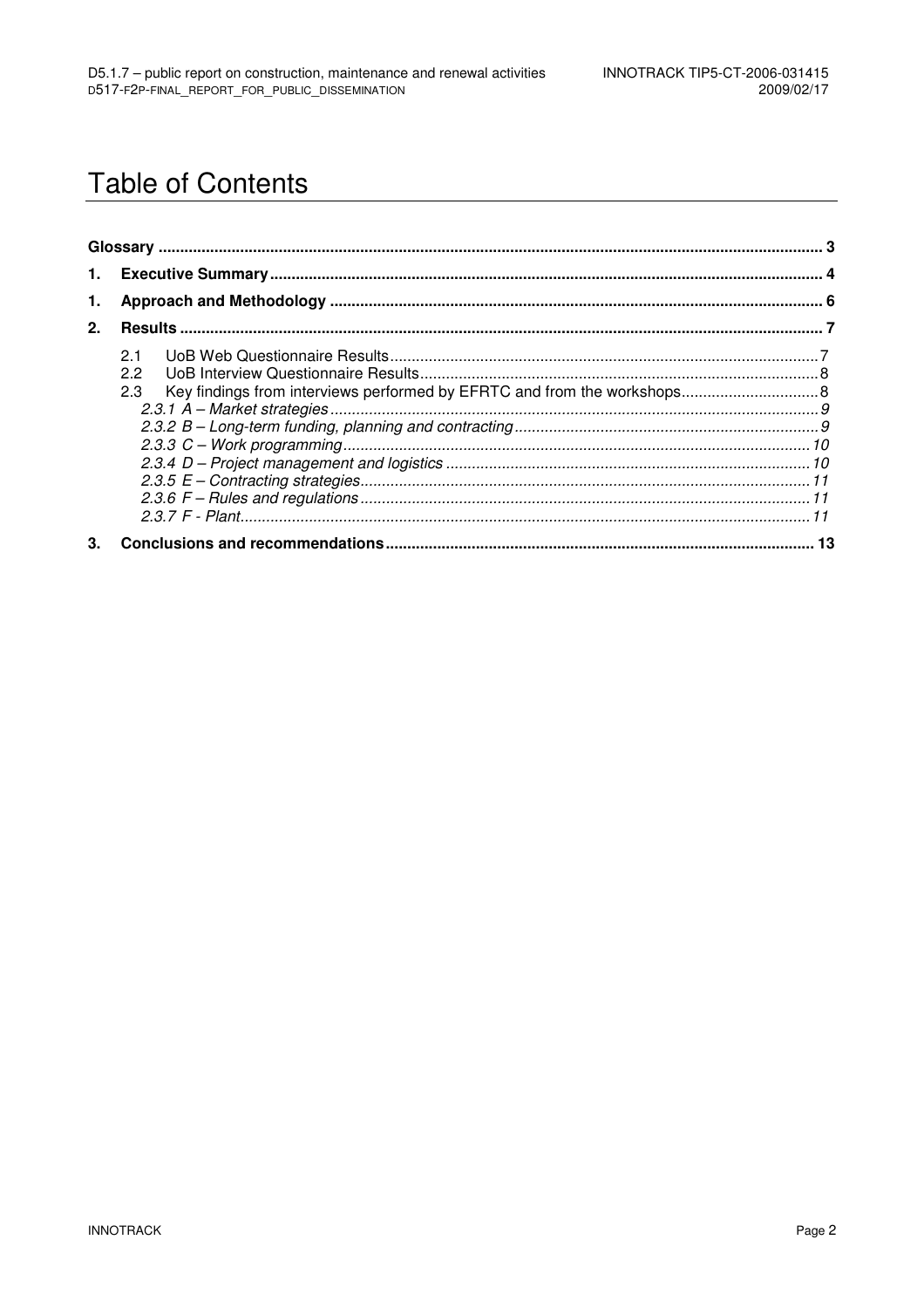## **Glossary**

| Abbreviation/acronym | <b>Description</b>                                          |
|----------------------|-------------------------------------------------------------|
| <b>M &amp; R</b>     | Maintenance and renewal                                     |
| IP                   | Interview Partner                                           |
| <b>LCC</b>           | Life Cycle Costs                                            |
| <b>EFRTC</b>         | European Federation of Trackworks Contractors               |
| <b>TRIS</b>          | <b>Track Information System</b>                             |
| <b>PPP</b>           | <b>Public Private Partnership</b>                           |
| <b>HSL</b>           | <b>High Speed Line</b>                                      |
| <b>EIM</b>           | European Infrastructure Managers                            |
| <b>TSI</b>           | <b>Technical Specification for Interoperability</b>         |
| IM                   | Infrastructure Manager                                      |
| <b>RU</b>            | Railway Undertaking                                         |
| <b>HLOS</b>          | <b>High Level Output Strategy</b>                           |
| <b>ORR</b>           | Office of Rail Regulator                                    |
| <b>ITS</b>           | Integrated Technology Strategy                              |
| <b>LICB</b>          | Long Lasting Infrastructure Cost Benchmarking - UIC project |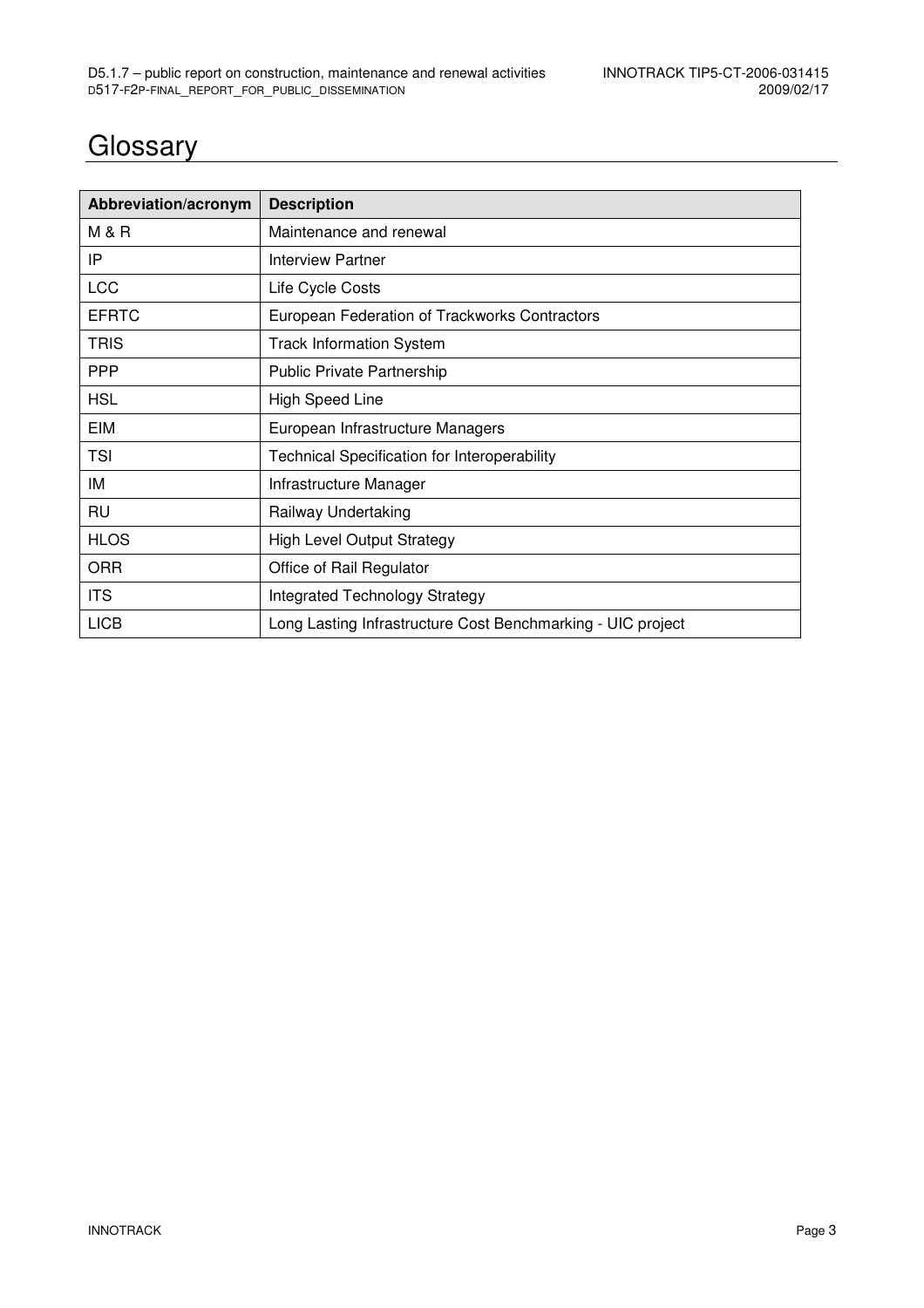## 1. Executive Summary

The interaction between contractors and infrastructure managers bears significant potential for increasing of the efficiency of track maintenance and renewal works. The performance of the contractors' works can be improved by a more collaborative, partnership-based approach with infrastructure managers, aimed at optimising the use of the possession times available, reducing the costs and/or delivering more for available budget and thus increasing the efficiency of providing railway infrastructure for operators in general.

European practices vary considerably between countries and benchmarking of unit costs (UIC project on 'Long Lasting Infrastructure Cost Benchmarking' – LLICB) indicates that there is considerable room for improvement. Adopting best practice is therefore crucial for reducing costs and increasing performance of track maintenance and renewal.

Maintenance and renewal activities, related logistics and processes are the focus of the presented studies, as they seem to be a major driver of railway infrastructure's life cycle costs (LCC). The variation in maintenance and renewal costs has been related to outsourcing, yet this is only one of many factors. One of the aims of Sub-Project 5 (SP5) was to see if standardisation and the use of a more collaborative approach to logistics can help achieve lower costs, among a very heterogeneous set of European railways.

To assist with this, WP5.1 produced two questionnaires to identify the current logistics practices of INNOTRACK Infrastructure Manager (IM) partners relating to maintenance and renewal. The first questionnaire was web-based (referred to in this report as the 'web questionnaire') and asked questions that were quantitative in nature. The second was designed for use in face-to-face interview situations (referred to in this report as the interview questionnaire) to gather qualitative data. The data collected was then analysed to identify the current state-of-the-art (benchmark) for maintenance and renewal logistics activities, and the constraints that apply.

In addition to the questionnaires this report presents the results of the EFRTC / BSL study on the interface between contractors and infrastructure managers based on a further set of structured interviews. In total, representatives of twelve trackworks contractors and seven infrastructure managers were interviewed. To ensure an open and critical approach, the interviews were carried out by BSL, an independent consultant with significant experience on the topic. The interviews have been analysed the findings discussed at workshop seminars both with contractors and infrastructure managers and finally processed in order to provide a consistent set of findings and recommendations.

The interviews were conducted bearing in mind that the records will be presented in an anonymous way in order to preserve an open-minded and critical approach and to get a truly objective and representative picture regarding current practices and potential improvements. The full records of interviews with each contractor and infrastructure manager are provided in the report D 5.1.6.

At the final stage a joint workshop was held with the involvement of all stakeholders concerned i.e. also all European infrastructure managers outside the project and in particular decision-makers. This action was taken in order to build up consensus with European coverage and to identify the most promising areas for the improvement. Key conclusions were tested and double checked during this workshop with representatives from both sides. The numerous findings resulting from the processing of interviews were finally grouped in the following seven clusters:

- A Market strategy
- B Long-term funding, planning and contracting
- C Work programming
- D Project management and logistics
- E Contracting strategies
- F Rules and Regulations
- G Plant

There was a high degree of consensus that these clusters are success-critical areas for both Infrastructure managers and contractors. It should, however, be pointed out that there are various degree of commonality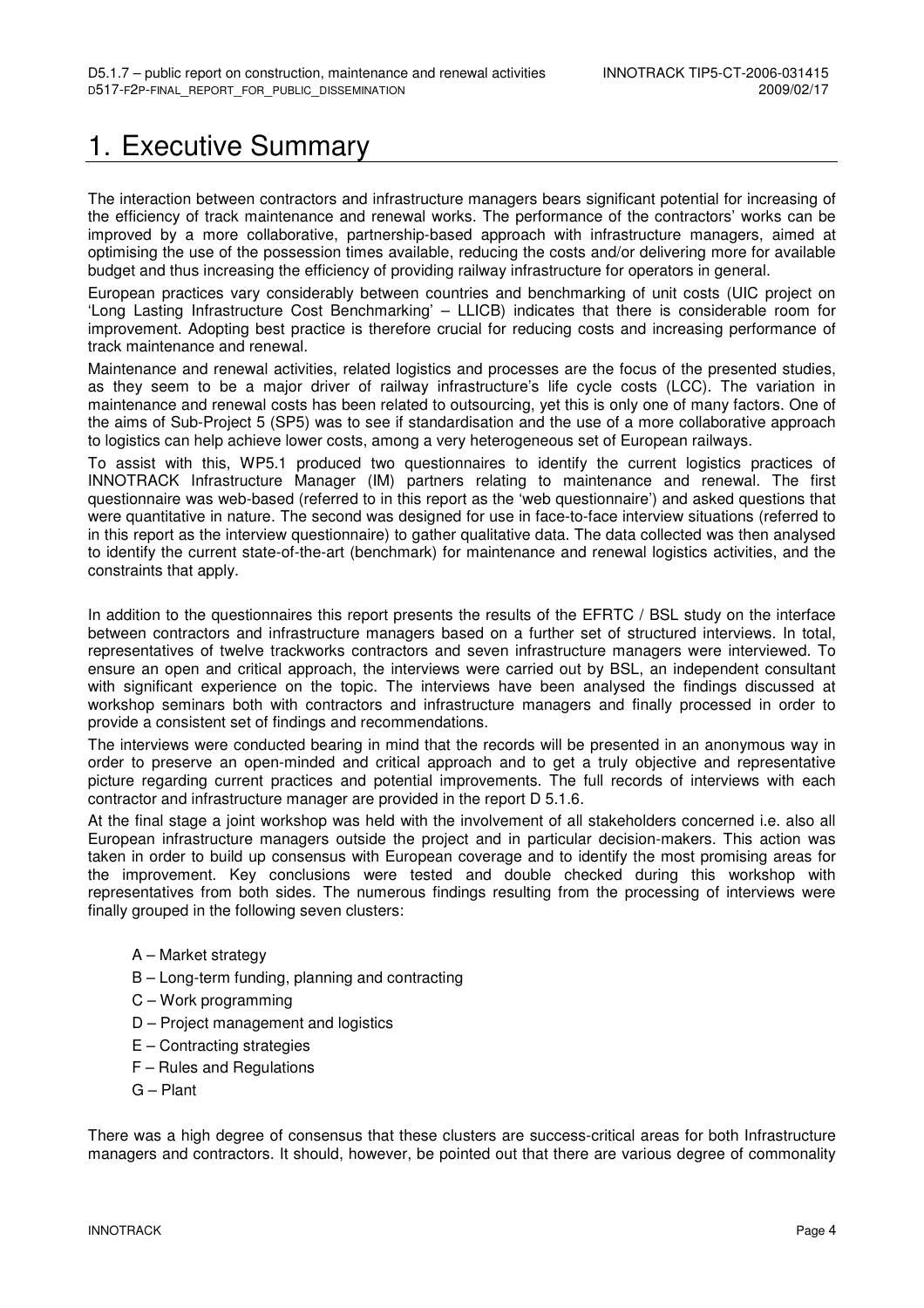due to some country specific aspects which may affect the efficiency of potential transfer/implementation of best practices and innovative proposals.

Among the many aspects that were consistently raised in the interviews and underlined by empirical evidence, the major areas for the improvements can be summarized as follows

- Contracting strategies of infrastructure managers are vital for efficiency, e.g. long term planning, dependability, economies of scope and scale, output orientation (innovation, LCC-aspects), terms of employment/build-up and continuity of skills
- Track possession policy is an "efficiency-critical" issue; re-orientation is necessary to better use of possession windows by exploring vast potential for process-innovation
- Industrial engineering of processes and worksites to be a prime area of management attention (good practice knowledge management),
- Fleet utilisation for heavy plant is often too low i.e. high capital cost with resulting immediate consequence on initial direct costs of track maintenance and renewal; as a consequence fleet size of some very expensive machinery is often far above real needs
- Rules and regulations, particularly in safety and logistics (worksite protection and material supply), have a massive impact on productivity and LCC. In a number of cases there is already much room for the improvement on the national level.
- Process efficient friendly European harmonization will add further value for the opening of the market and true standardization resulting in cross acceptance of equipment and works.

With regard to LCC and in the situation where more and more railway networks get squeezed with capacity requirements it is important to emphasize that not only the direct cost of maintenance intervention can be reduced, but also the opportunity costs to train operation can be decreased. Through better utilization of track possessions, some capacity can be released for train operation through the higher process efficiency and performance of the contractors.

Results of interviews and workshops as presented in key findings clearly demonstrated that there is enormous potential for savings in the improvement of the overall process of track maintenance and renewal. The examples from the comparison of the current practices in the various countries proved that savings between 10 to 30 % are realistic and in some cases these savings may be even higher.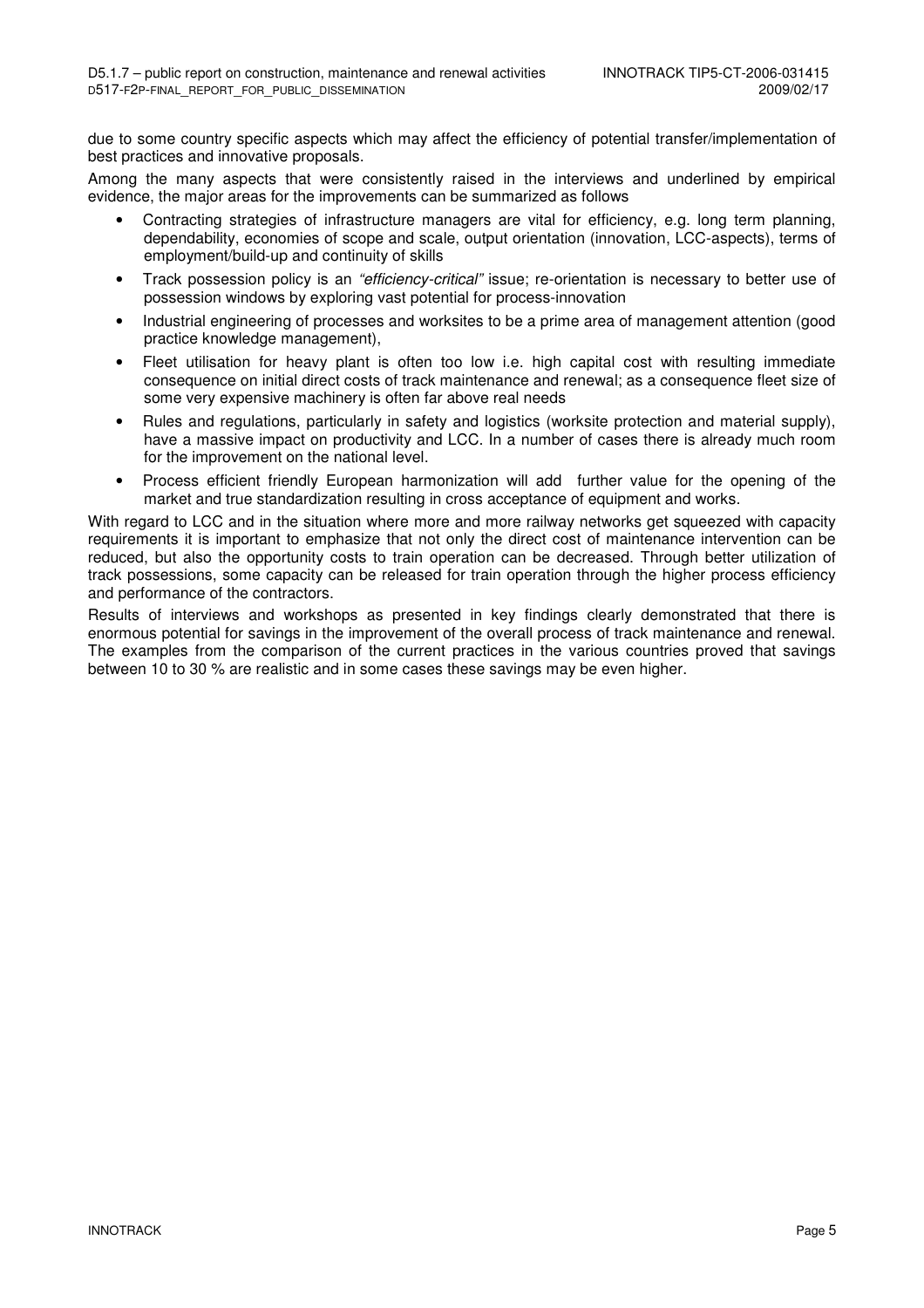## 1. Approach and Methodology

The project followed a twin-track approach. The University of Birmingham (UoB), with the assistance of the members of WP 5.1, developed two questionnaires to gather data on the logistics processes and practices of infrastructure managers and contractors: one gathered quantitative data and was web-based; the other gathered qualitative data and was used for face-to-face interviews. In parallel to this work, EFRTC's subcontractor (BSL - an independent consultant with professional knowledge of the topic) performed interviews on the **conduct of interfaces** at a senior level between contractors and infrastructure managers, to identify major cost and performance drivers and potential for improvements.

The UoB questionnaires focused on logistics processes and practices relating to the following areas:

- Rail;
- Sleepers:
- Ballast;
- Switch and crossings;
- Machinery; and
- Maintenance and renewal planning.

Seven infrastructure managers and three contractors took part.

The EFRTC interviews covered the principal managerial interfaces between IMs and contractors and addressed questions like:

- What is the main product/services spectrum of your company?
- In which countries and with which type of contracts are you typically working?
- What are the typical volumes or durations and the risks of your contracts?
- In real life, what are the key discriminations between profitable and loss-making projects for your perspective?
- What are the main issues in the entire cooperation process with infrastructure managers
	- $\circ$  that make it unnecessarily difficult to deliver good value-for-money ("could be improved")
	- $\circ$  that are very helpful in optimising the process ("lesson to learn from", "good-practice").

Thirteen contractors and seven major Infrastructure Managers took part.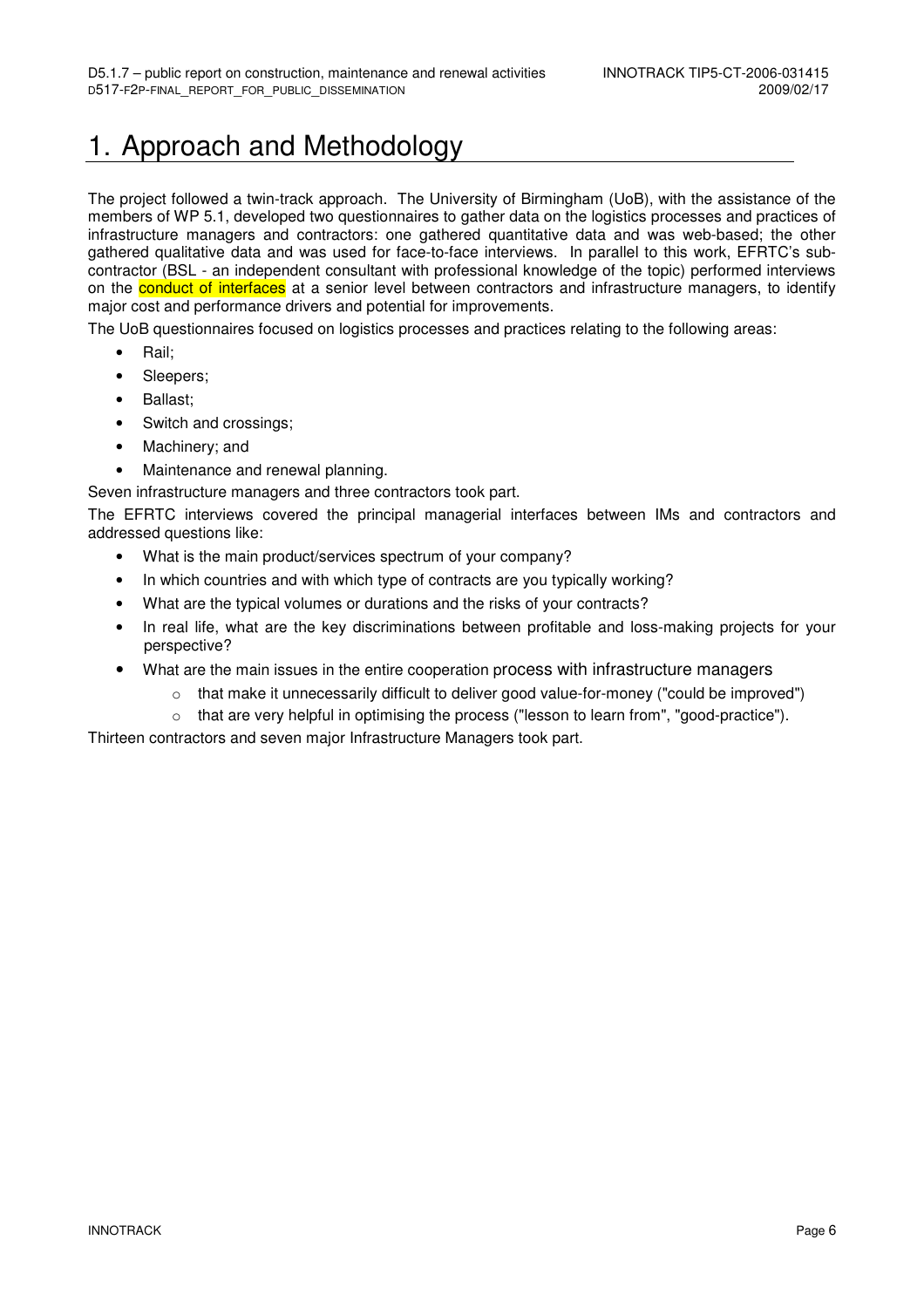## 2. Results

## 2.1 UoB Web Questionnaire Results

The results of the web questionnaires are summarised below.

#### Rails

- 60% of IMs place orders for rail more than three months in advance of required delivery date.
- 60% of the IMs use framework contracts for rail supply: contract duration is between one and two years.
- 60% of the rail supply call-off contracts do not have volume guarantees.
- IMs use an average of three rail suppliers each.
- Bulk distribution of rail is generally carried out by the IMs, perhaps because the rail distribution market is seen as not very competitive. Delivery of rail to site is 100% by train
- The stock of rail held by IMs at any one time is generally no more than 10% of the annual tonnage used
- The market for rail welding seems under-developed, with approximately 80% being carried out by the IMs
- Recovery of rail from renewal sites is greater than 50% of available tonnage. Of this, 100% is reused

#### Sleepers

- All IMs use framework contracts for sleeper supply, with 60% having duration of five years.
- All of the framework contracts have a volume guarantee
- IMs use an average of three suppliers each.
- Sleepers are ordered between three and twelve months in advance of required delivery date.
- The stock of sleepers held varies between IMs: between 10% and 30% / 40% of annual requirement.
- The cost of sleeper distribution is up to 10% of the cost of the sleepers themselves. 80% of distribution is by rail.

#### **Ballast**

- All IMs use framework contracts for supply of ballast. Contract duration is generally one year and the contracts do not have volume guarantees
- IMs order ballast between one and three months in advance of required delivery date
- The number of suppliers used is high; one of the IMs uses up to fifty
- Less than 10% of annual ballast requirement is held as stock at any one time
- The cost of ballast distribution is high at up to 100% of the cost of the ballast itself
- 70% of ballast is distributed by rail
- Recovered ballast is reused, sold for other purposes, or disposed of. The cost of disposal varies
- Approximately 20% of re-ballasting is carried out using high-output machinery. 50% is done using standard equipment and 30% is done using mechanical excavators

#### Switches and Crossings

- All IMs use framework contracts for the supply of S+C. Contract duration varies from one to five years and the contracts do not carry volume guarantees
- S+C for renewals is generally ordered between six and twelve months in advance.
- S+C for maintenance is generally ordered between three and six months in advance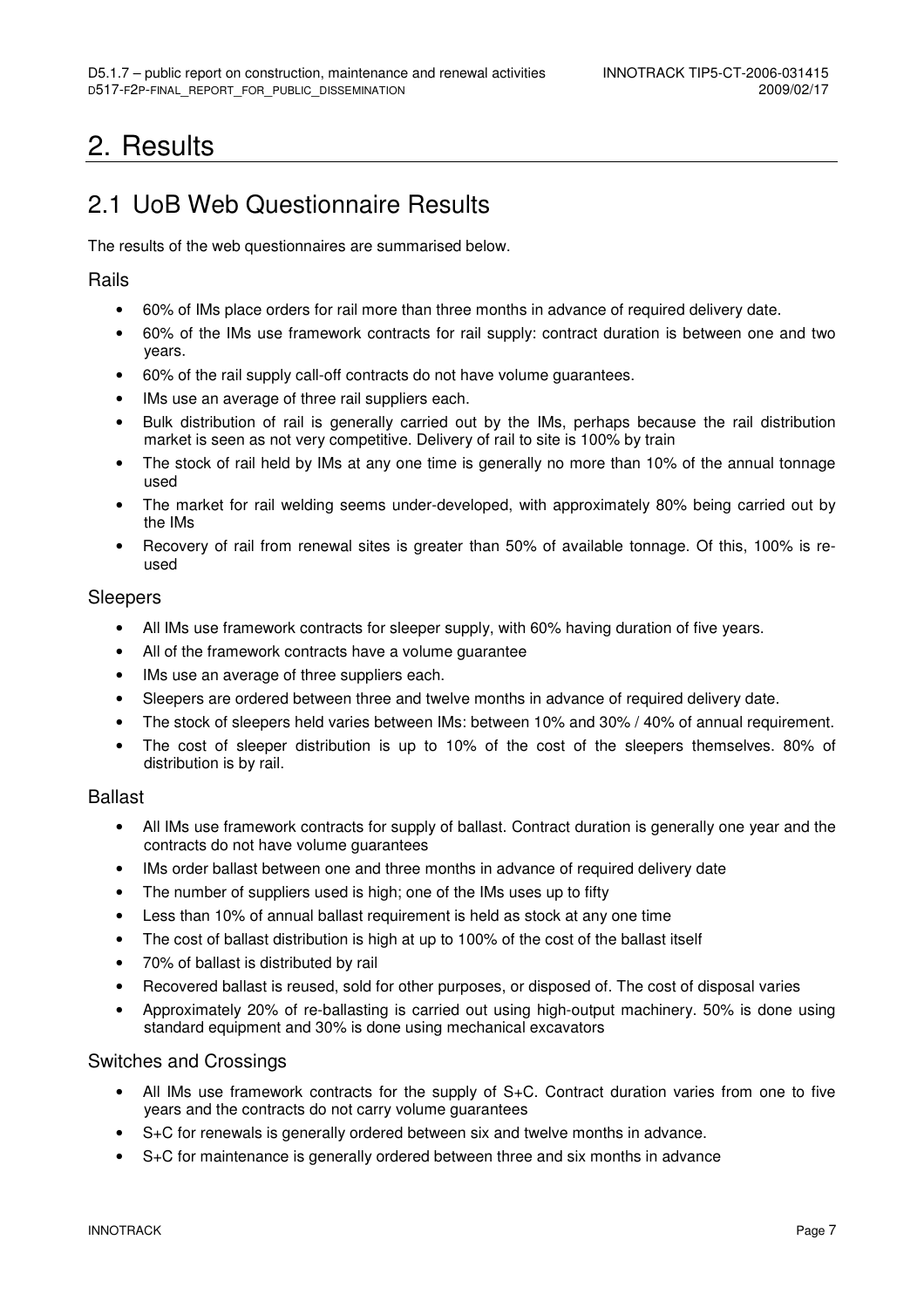- IMs use on average two S+C suppliers
- S+C is not held in stock by IMs
- 95% of S+C for renewals is distributed by rail
- Less than 15% of S+C renewal is of the modular type. 70% is assembled by the side of the line, while a further 15% is renewed piecemeal

#### Track Machinery

There were no responses from IMs to these questions

#### Renewal and Maintenance

• There were no responses from IMs to these questions

## 2.2 UoB Interview Questionnaire Results

The results of the interview questionnaires are summarised below:

- The majority of IMs purchase centrally the rails, sleepers, ballast and S+C they require
- Most materials are supplied by rail
- The majority of IMs make use of call-off contracts for supply of rails, sleepers and S+C. In some countries where crushed stone is widely available, ballast is bought on the 'spot' market from the supplier nearest the work site
- The majority of IMs use 'just-in-time' supply techniques and hold low levels of component stocks as a result
- The majority of IMs try to balance planned work against available resources
- The majority of IMs recover used track components and use them again, but with differing degrees of enthusiasm. It can be difficult to make the financial case for recovery
- All IMs have responsibility for identifying and specifying the maintenance and renewal work required
- The great majority of maintenance and renewal work is done in 'white periods', when there is no train service. Long blockades of the line do not seem to be common
- After work has been completed the normal practice seems to be to open the line to traffic with a temporary speed restriction
- The majority of IMs work with their contractors to decide what method of work should be used
- The majority of IMs will use a track renewal possession to carry out maintenance work as well
- The majority of IMs use programmes of rail grinding and rail lubrication to extend track life
- The majority of IMs carry out maintenance in-house
- The majority of IMs use private contractors for renewal work
- The majority of IMs use training courses and examinations to improve and test the competence of their staff

## 2.3 Key findings from interviews performed by EFRTC and from the workshops

The findings made during the interviews have been discussed at contractors' workshops and at final stage with infrastructure managers involving also all European infrastructure managers outside the project in order to identify the most promising areas for the improvement and build up consensus. The numerous findings resulting from the processing of interviews were finally grouped in the following seven :

A – Market strategy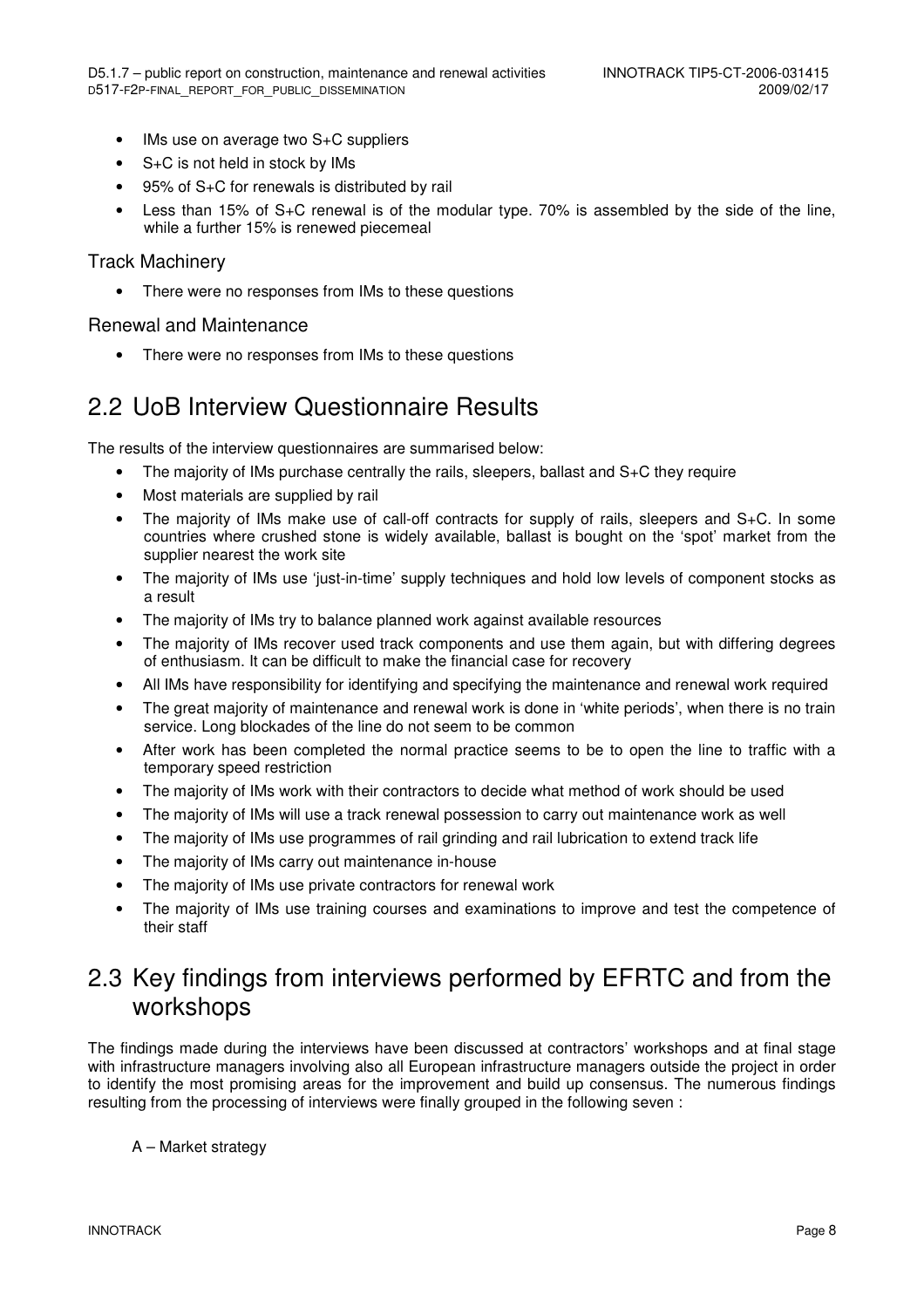- B Long-term funding, planning and contracting
- C Work programming
- D Project management and logistics
- E Contracting strategies
- F Rules and Regulations
- G Plant

There is consensus that above clusters are success-critical areas for both Infrastructure managers and contractors but it shall be pointed out that there is a various degree of commonality due to some country specific aspects which may affect the efficiency of potential transfer/implementation of best practices and innovative proposals. The key findings for each area have been summarized as follows:

### 2.3.1 A – Market strategies

The overarching importance for the contractors is to know overall strategies of infrastructure managers to exploit the market for maintenance contracts and renewal projects.

IMs are responsible for make-or-buy decisions i.e. to decide which parts of a contract they wish to perform in house and what parts they want to outsource/subcontract. However, there are various approaches of infrastructure managers in this regard with less clarity about make or buy decisions. It creates an environment where contractors cannot tailor their capacity to the market until there are clear decisions of IMs to what extent they will use their own staff and which parts of a contract will be out-sourced.

Current statutes of market openings and degree of out-sourcing is of great importance to contractors. It differs very much from country to country, with some IMs out-sourcing almost all track renewal and maintenance works, while others still execute a great volume of the works, in particular the maintenance, by in-house resources. The opening of market for contractors in Europe is in its infancy and needs a decisive push. Functioning and competitiveness of markets, handling of market-entry barriers are other issues limiting the contractors' ability to respond with high productivity and efficiency. As suggested by some interviewees, system partnership business models could improve the current situation.

 Active supply market development among equipment suppliers is the other issue which may contribute to the cost reduction of heavy machinery used for track maintenance and renewal.

Finally, from the discussion with IMs and contractors and the joint workshop, it becomes evident that there is a strong need for strategic steps in structuring markets. There is no point in IMs and contractors competing for position. A relationship where tasks are done by those who add most value needs to be established. Both IMs and contractors expressed needs for openness of dialogue for a true understanding of long-term costs and thus improve the overall efficiency and performance of track maintenance and renewal works.

### 2.3.2 B – Long-term funding, planning and contracting

In a back-to-back approach, infrastructure managers need long term funding commitments from governments :

- to be able to invest efficiently into the development and maintenance of the infrastructure
- to meet the demands of the operator / railway undertaking (RU) for availability of efficient and reliable infrastructure.

IMs for provision of infrastructure to RU, and contractors to deliver services to IMs because simply "planning stability is at the heart of efficient processes" for all parties concerned.

Long-term planning is fundamental for contractors and infrastructure managers to determine their capacity / machinery and staff for the anticipated market needs It is extremely important to avoid over-sized fleets of costly machinery (sometimes by a factor of two) and to assure that highly skilled and trained staff are available when needed, because recovery of this staff or resourcing for peak capacity may be very costly with serious impact on the costs of works.

It is also vitally important that plans are reliable: they need to be realistic, and accurately delivered.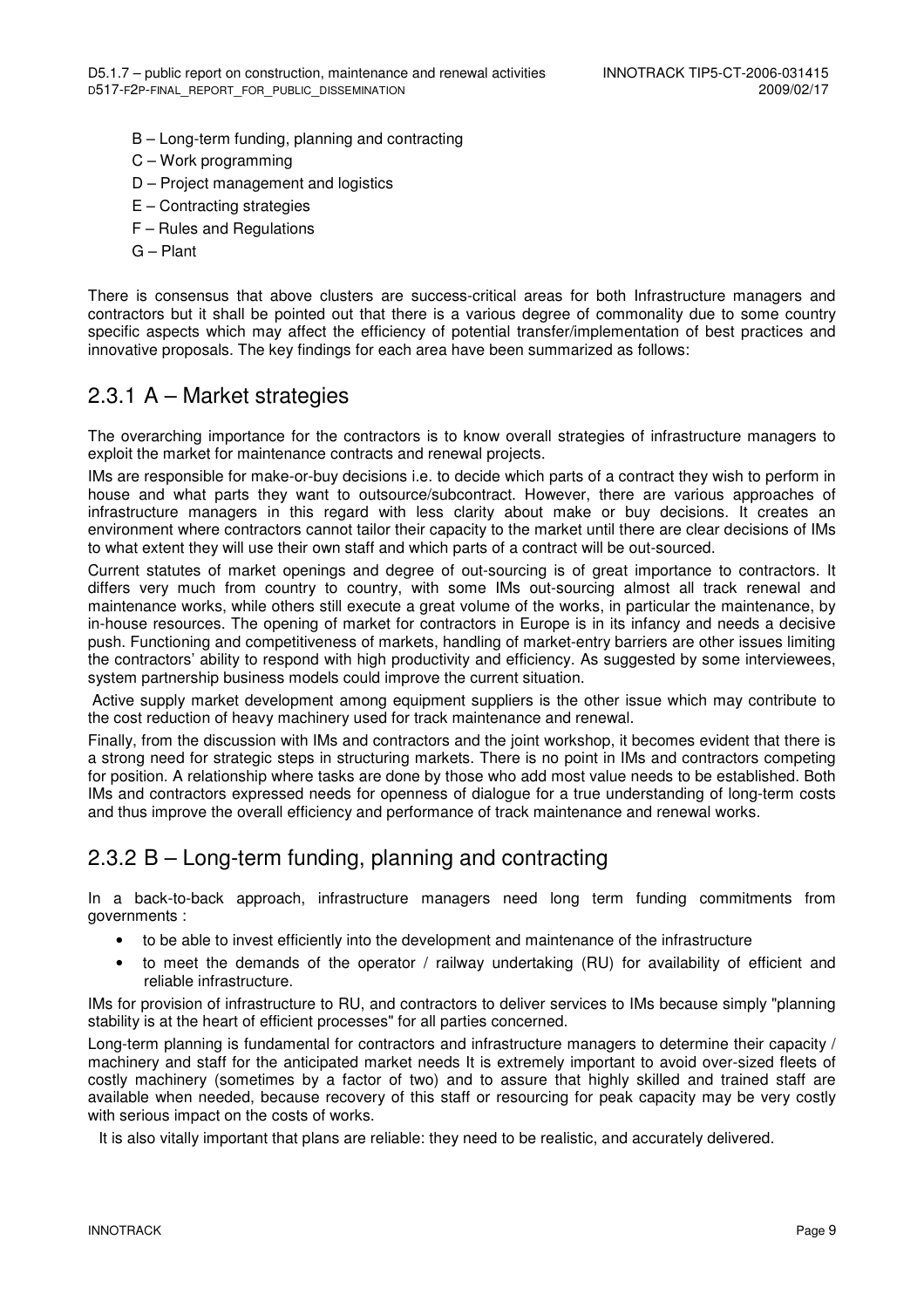Current financial planning and budgeting cycles in the most of European countries are inappropriate for efficient work programming.

### 2.3.3 C – Work programming

Understanding of basic economies of resource deployment (machinery and staff) is fundamental to the optimisation of the supply chain. Optimisation of the supply chain interface with contractors, including project risk analysis is crucial to avoid surprises ("money wasted in early decision-making can never be recovered later"). Hence, transparency and dialogue between IMs and contractors needs to be established at an early stage to develop programmes together with the objective of

- building the foundation for the most efficient use of the most important cost drivers
- addressing risk before it arises rather than resorting to lawyers afterwards
- in order to optimise the industry's long-term cost

The fundamental building blocks for good economics of resource deployment with a substantial impact on unit cost are

- plant and staff deployment during track possessions
- well programmed project pipeline and sequencing of plant and staff deployment (logistics from worksite to work-site)
- minimum disturbance strategies and procedures for assessing the overall costs of the intervention into the track

It is therefore vital that framework plans are translated into dependable mid-term work programming. This shall include

- consistent sequencing of all works over time and geographically
- coordination of activities and bundling
- "a clockwork" approach to worksite logistics and work execution (mutual programme management)
- a well programmed pipeline of major projects leading to a "clockwork" approach to worksite logistics and work execution
- avoiding large programme changes resulting in increase of costs both for supply-side and the execution of work
- careful attention to all details in planning process and work programming

Infrastructure managers' approach in this regard is a key to create a cost efficient framework, for the execution of works by contractors primarily by

- mid-term planning and work programming
- consistent sequencing of work
- logistics and execution dependability
- an even workload distribution over the year

According to contractors the great majority of mistakes occurring during performance of work are the result of failures occurring at planning and can be avoided if above principles of work programming are jointly followed both by IMs and contractors.

There is a high commonality between contractors concerning the above statements on Work Programming because the proper planning and programming is at the heart of all efficiency of contractors' works.

## 2.3.4 D – Project management and logistics

Multiple interfaces on site between IM, IM's suppliers and contractors introduce cost and undermine responsibility to deliver efficiency. Maintenance and renewal work is often carried out by various parties (e.g. staff of the infrastructure manager for worksite protection, contractor's staff for work execution). That increases the number of the interfaces and the effort required for coordinating work. Great variability in working time per possession / output can be improved by step change both in processes and technology.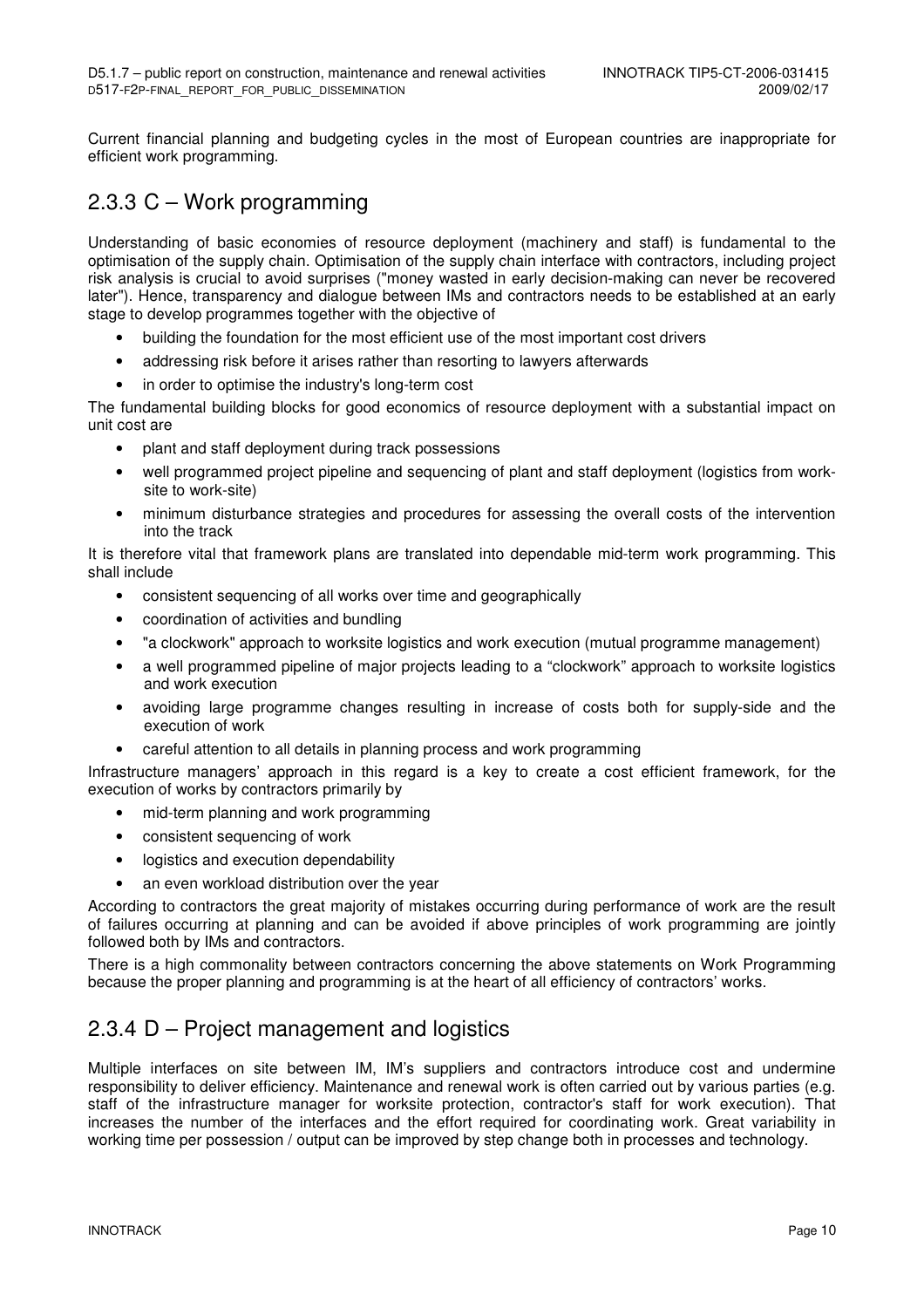Due to the fragmentation of work without clearly defined responsibilities for project management, the contractors cannot sufficiently influence the overall efficiency of the project. Moreover, they often have to take the risk for delay in the execution of the work and thus cost due to the disturbances in the logistics which are beyond their control.

It is therefore vital that project management is clearly defined and assured by a body/person authorised by client and agreed with contractor. Logistic has to be also carefully designed in overall programming of the work jointly with contractors at a very early stage. All changes in project management and logistics have to be agreed with contractors and risk properly allocated.

### 2.3.5 E – Contracting strategies

Current contracting mechanisms (such as "cost plus", "ad-hoc") often do not include incentives to increase efficiency. Long-term output oriented contracts are a way to enable contractors to dimension their capacities accordingly and to increase efficiency as a result of a steeper learning curve.

Formal, complex and sometimes unrealistically short tender procedures drive cost into the supply chain. Communication between the contracting parties can be improved so that the scope of work and the risk allocation is facilitated ("open partnership in competition").

Risk allocation and reward sharing is a major area of concern, which can be tackled and improved by appropriate contracting strategies.

The most efficient contracts for IMs and their contractors will tend to be:

- longer term
- output oriented
- incentivised to drive efficiency
- share risk and reward allocation equitably
- based on open and honest communications
- based on fair tender procedures that include sensible timescales and documentation of adequate quality depending to some extent on individuals markets.
- As quoted both by IMs and contractors the contracting strategies may have an important impact on the overall costs of the works resulting up to 10 to 30 % reduction.

### 2.3.6 F – Rules and regulations

The differing rules and regulations across Europe are a key entry barrier for contractors to market their services internationally. Cross-acceptance of certifications for machinery (technical and process) and for innovations would enhance competition and ensure that efficiency gains are rolled-out more easily.

Market opening also positively affects current over-capacity. A more open market would produce more efficient prices, more efficient sizing of capacity and better utilisation

Sometimes very rigid rules for worksite protection and logistics can have a very substantial impact on productivity and costs. Moreover, requirements may be specified to the highest technology, safety and staff qualification criteria hindering the cross-acceptance and market opening. They can be also onerous in proportion to benefits. So there is a need for a harmonisation of rules and standards based on 'good practice' which would lead to a simplification and added-value

Furthermore, long-term standardisation is an obstacle to innovations so there is also a need for processes that encourage innovations rather than obstructing them.

Final objective shall be to assure the wide-ranging cross-acceptance of machinery, works and staff based on simple and efficient certification processes with far lower costs as at present and reduced time-scales.

### 2.3.7 F - Plant

The cost for moving equipment (logistics) is often very high; it consumes considerable time, often as a consequence of improper planning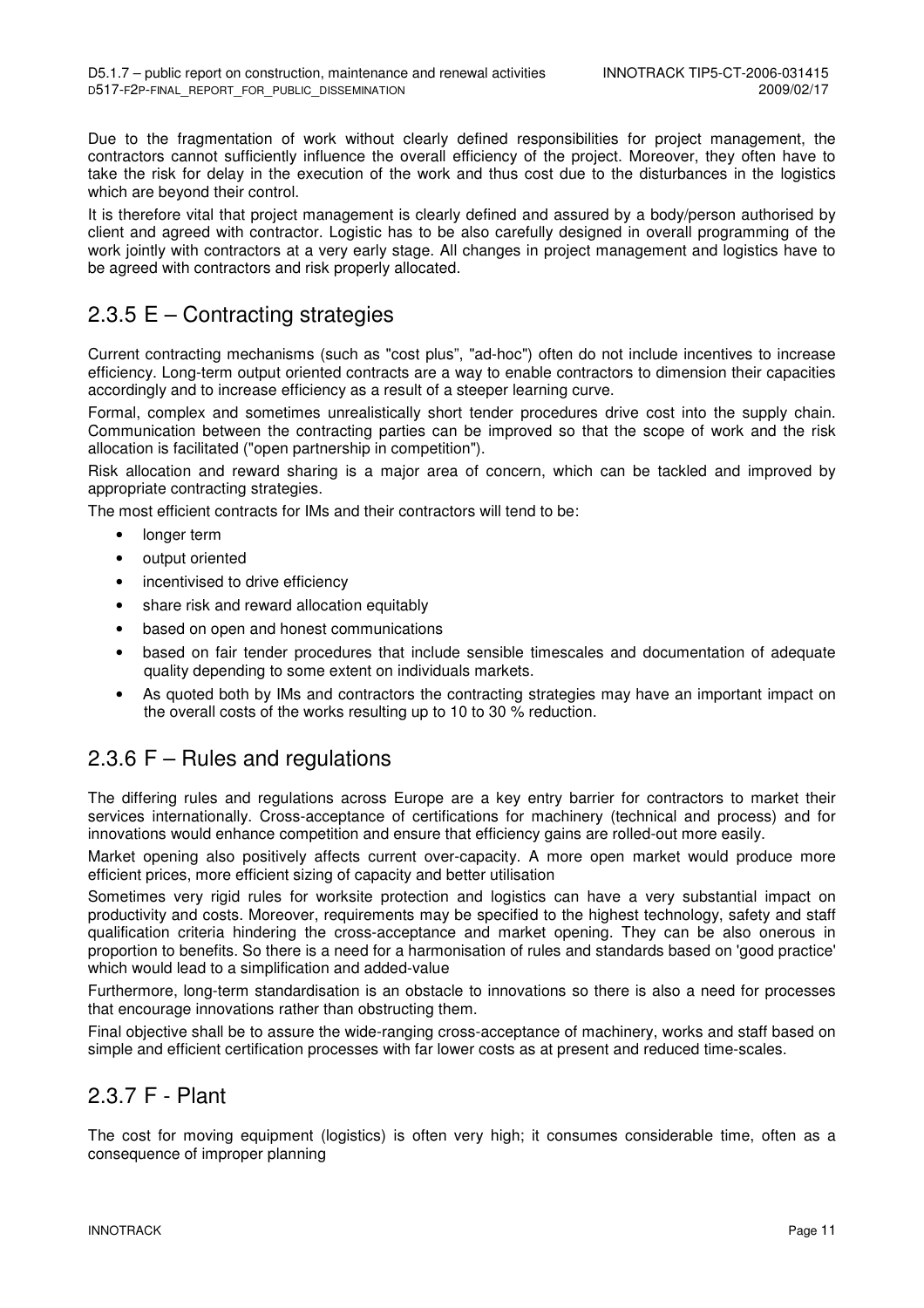Coordination between infrastructure managers and contractors in purchasing and specifications of heavy equipment is essential for "avoidance of over-sized, over-specified fleets".

There are only few manufacturers of heavy machinery on the market which may also have an impact on costs of contractors' plant.

Some other important issues partly covered by previous key findings under A to F, but very relevant in interface with use of plant and machinery are as follows:

- Cost not just of plant alone but of specialist labour force shall also be considered
- Rules and regulations, especially strong ones, should reflect/be adopted with regard to both variability of work-site and appropriateness for various conditions
- IMs and contractors competing for production capacity are unlikely to secure best value from a limited number of producers
- Client specifications may also inhibit use of valuable existing plants

The way to further cost reduction of heavy machinery may lay in drafting the joint specification for future fleet, improving in planning of the needs, purchasing policy and homologation/cross acceptance of machinery.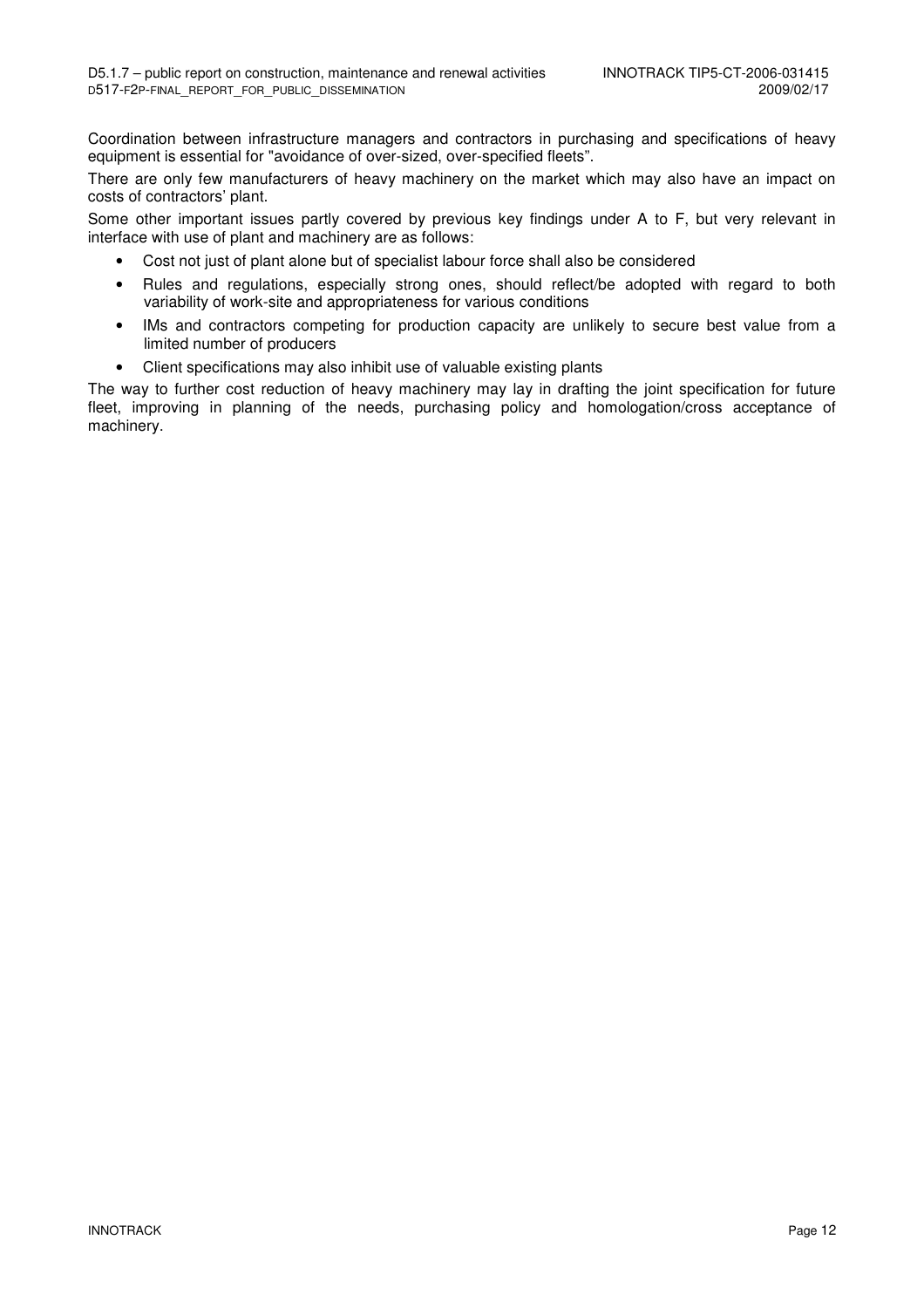## 3. Conclusions and recommendations

The responses obtained from the web questionnaires and interviews indicate that the state-of-the-art for European railway maintenance and renewal logistics practices is as follows:

- The majority of IMs purchase centrally the rails, sleepers, ballast and  $S+C$  that they require
- Most materials are supplied by rail
- The majority of IMs make use of call-off contracts for supply of rails, sleepers and S+C. In some countries where crushed stone is widely available, ballast is bought on the 'spot' market from the supplier nearest the work site
- The majority of IMs use 'just-in-time' supply techniques and hold low levels of material stocks as a result
- The majority of IMs try to balance planned work against available resources
- The majority of IMs recover used track components and use them again, but with differing degrees of enthusiasm. It can be difficult to make the case financially for recovery
- All IMs have responsibility for identifying and specifying the maintenance and renewal work required
- The great majority of maintenance and renewal work is done in 'white periods', when there is no train service. Long blockades of the line do not seem to be common
- After work has been completed the normal practice seems to be to open the line to traffic with a temporary speed restriction
- The majority of IMs work with their contractors to decide what method of work should be used
- The majority of IMs will use a track renewal possession to carry out maintenance work as well
- The majority of IMs use programmes of rail grinding and rail lubrication to extend track life
- The majority of IMs carry out maintenance in-house
- The majority of IMs use private contractors for renewal work
- The majority of IMs use training courses and examinations to improve and test the competence of their staff

IMs identified the following constraints affecting logistics:

- Fluctuating levels of funding from governments, adversely affecting the ability to plan long-term
- The loss of skilled staff through retirement and a shortage of suitable new people willing to come into the industry
- The variability of track condition resulting in relatively small and inefficient packages of work unsuitable for high-output methods of working

A limited number of component suppliers resulting in resource shortages and poor competition.

The interviews carried out by EFRTC consultant and resulting outcome from subsequent analyses and workshops as presented in key findings clearly demonstrate that there is enormous potential for savings in the improvement of the overall process of track maintenance and renewal. The examples from the comparison of the current practices in the various countries prove that savings between 10 to 30 % are realistic; in some cases these savings may be even higher.

With regard to LCC and in the situation where more and more railway networks get squeezed with capacity requirements it is important to emphasize that not only the direct cost of maintenance intervention can be reduced but also the opportunity costs of train operation can be decreased. Through the better utilization of track possessions some capacity can be released for train operation through the higher process efficiency and performance of the contractors.

Among the many aspects that were consistently raised in the interviews and underlined by empirical evidence the major area for the improvements can be summarized as follows